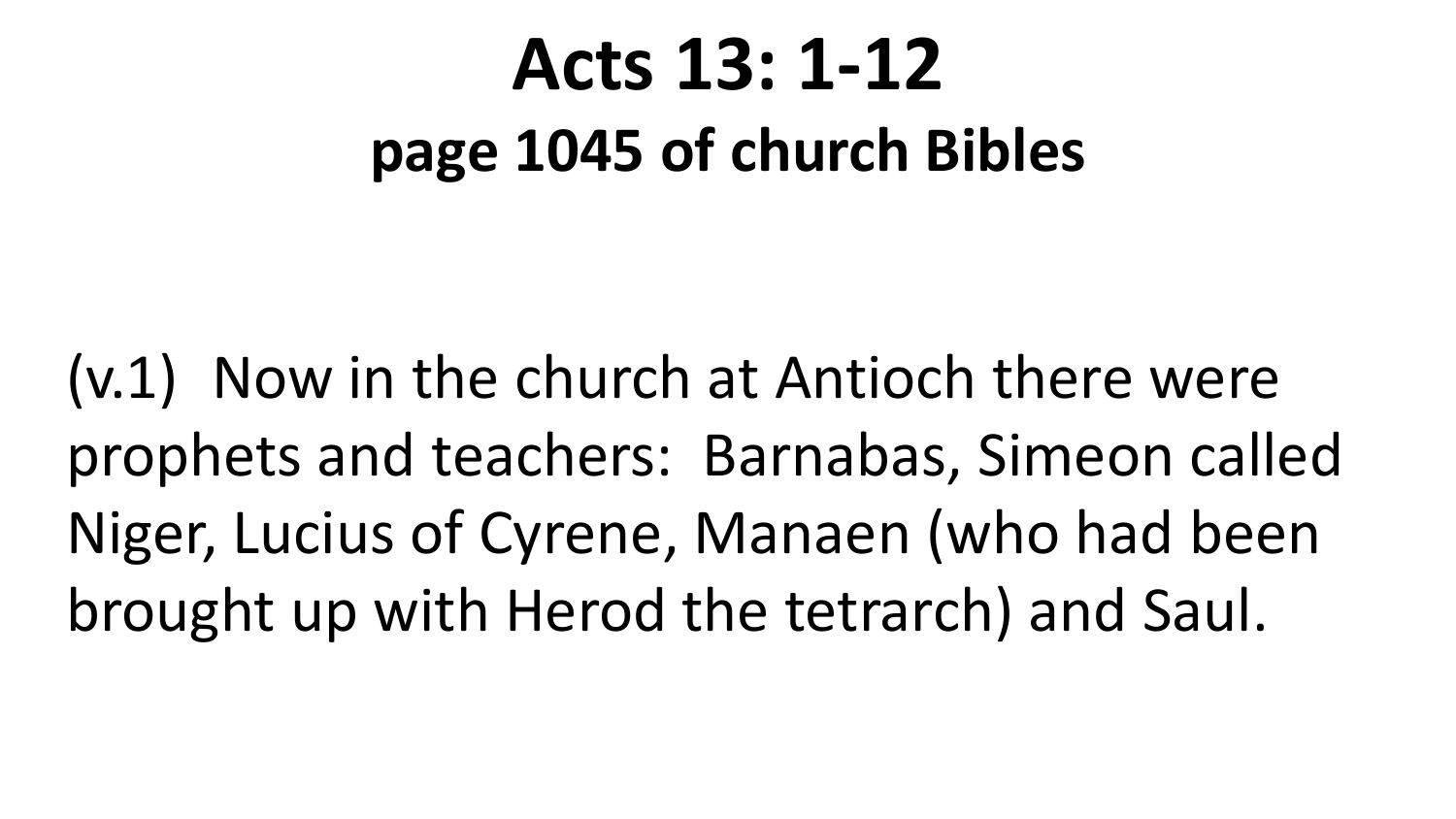(v.2) While they were worshipping the Lord and fasting, the Holy Spirit said, 'Set apart for me Barnabas and Saul for the work to which I have called them.'

(v.3) So after they had fasted and prayed, they placed their hands on them and sent them off.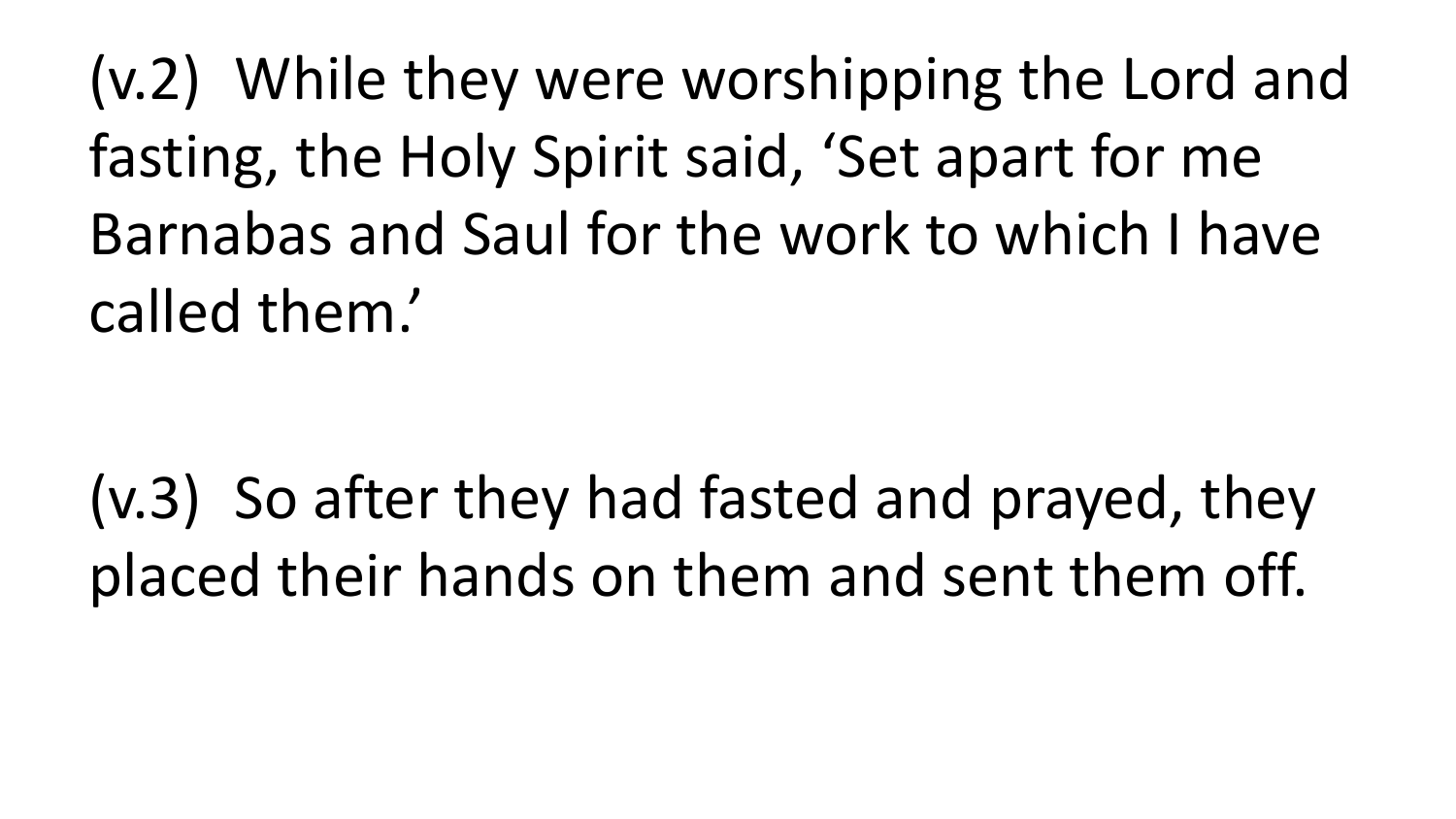(v.4) The two of them, sent on their way by the Holy Spirit, went down to Seleucia and sailed from there to Cyprus.

(v.5) When they arrived at Salamis, they proclaimed the word of God in the Jewish synagogues. John was with them as their helper.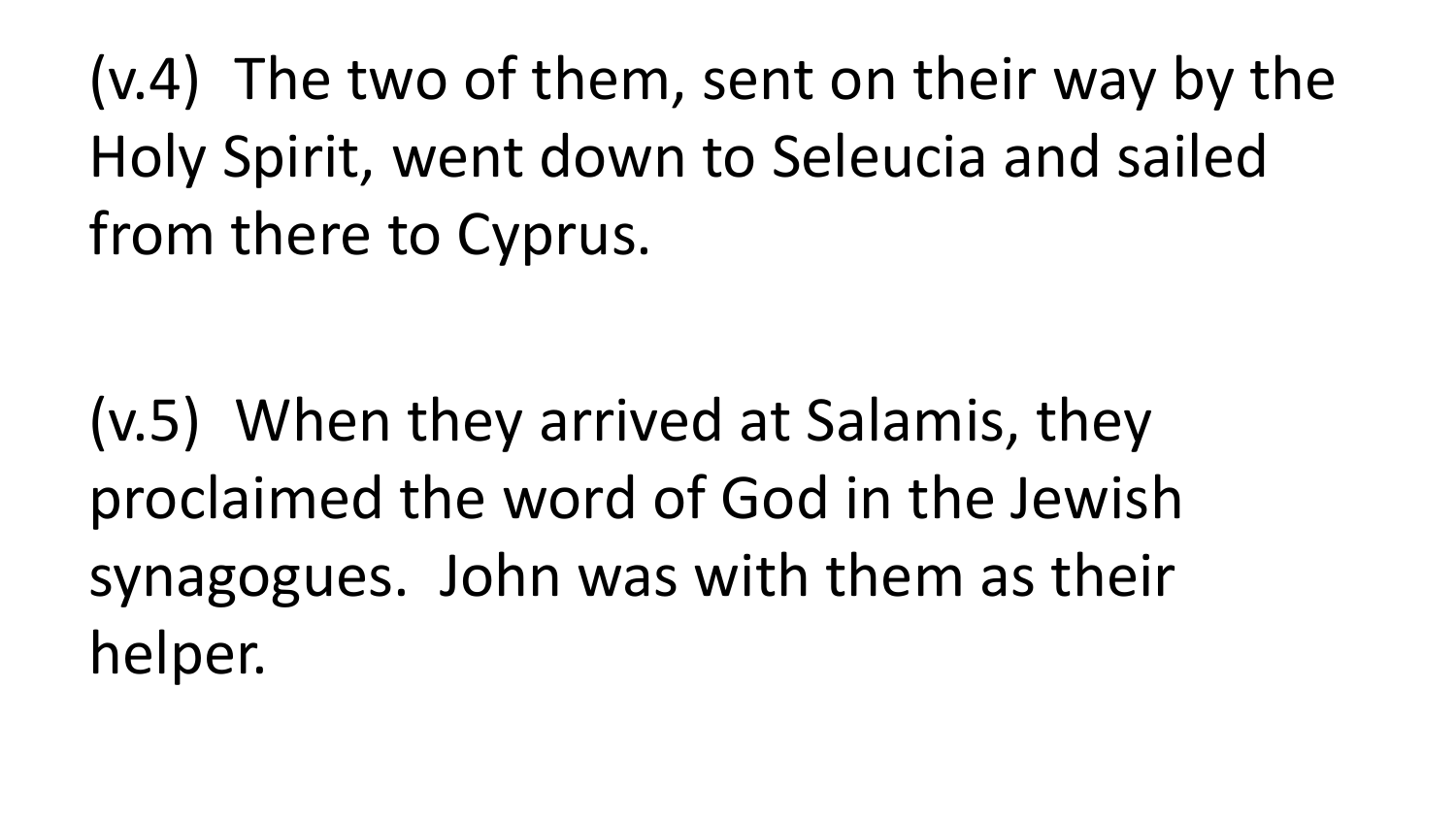(v.6) They travelled through the whole island until they came to Paphos. There they met a Jewish sorcerer and false prophet named

Bar-Jesus,

(v.7) who was an attendant of the proconsul, Sergius Paulus. The proconsul, an intelligent man, sent for Barnabas and Saul because he wanted to hear the word of God.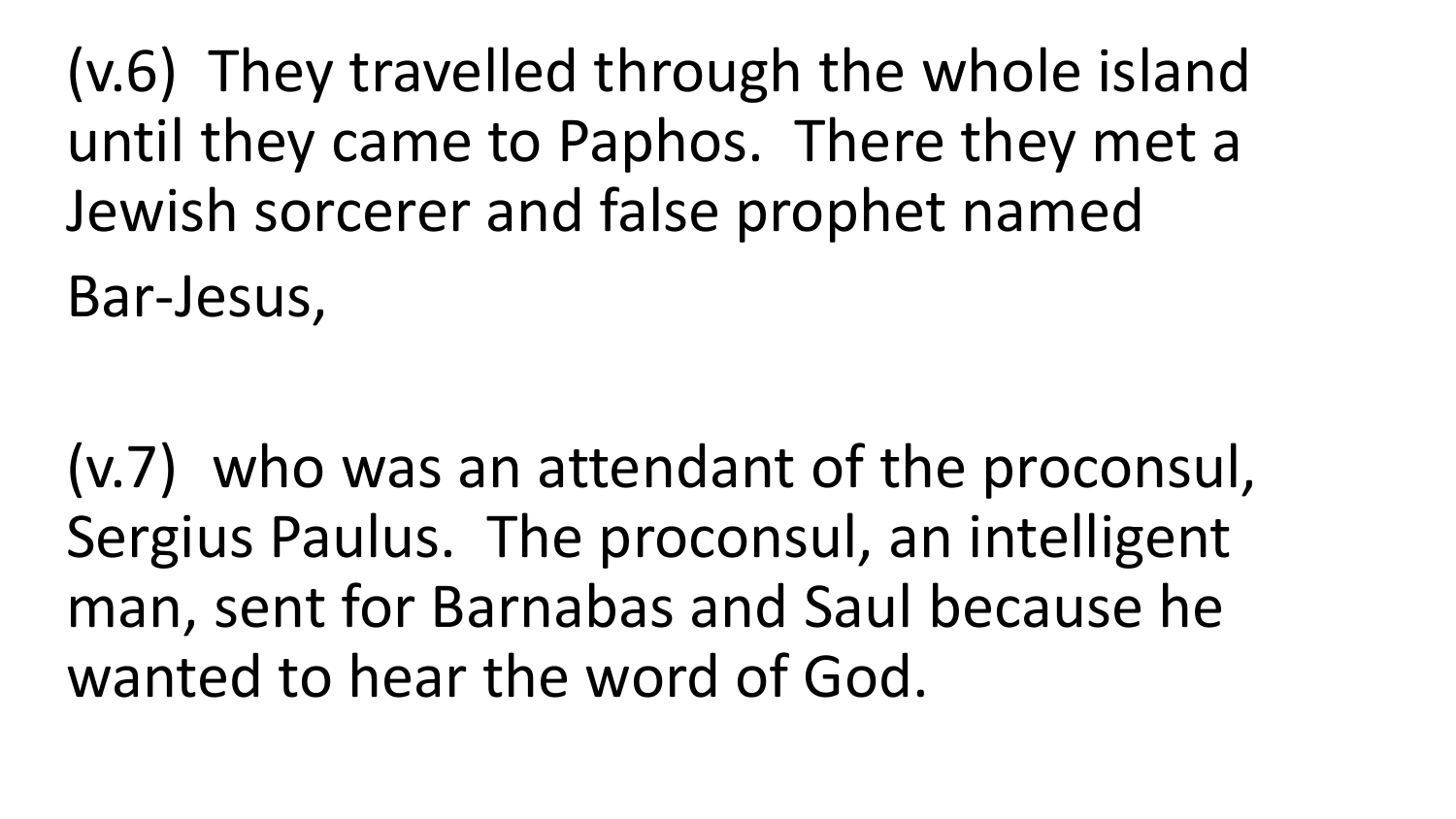(v.8) But Elymas the sorcerer (for that is what his name means) opposed them and tried to turn the proconsul from the faith.

(v.9) Then Saul, who was also called Paul, filled with the Holy Spirit, looked straight at Elymas and said,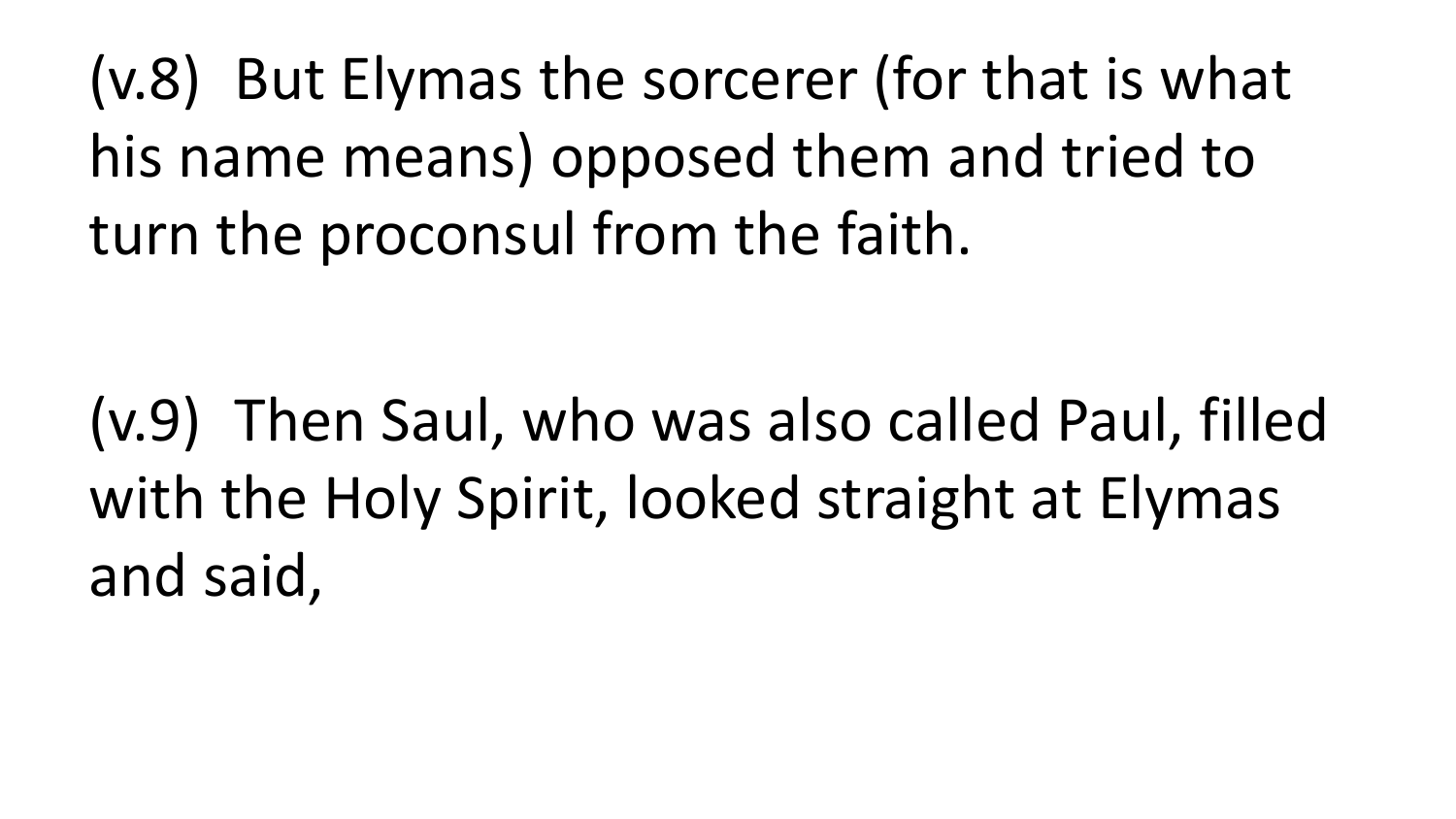(v.10)'You are a child of the devil and an enemy of everything that is right! You are full of all kinds of deceit and trickery. Will you never stop perverting the right ways of the Lord? (v.11) Now the hand of the Lord is against you. You are going to be blind for a time, not even able to see the light of the sun.' Immediately mist and darkness came over him, and he groped about, seeking someone to lead him by the hand.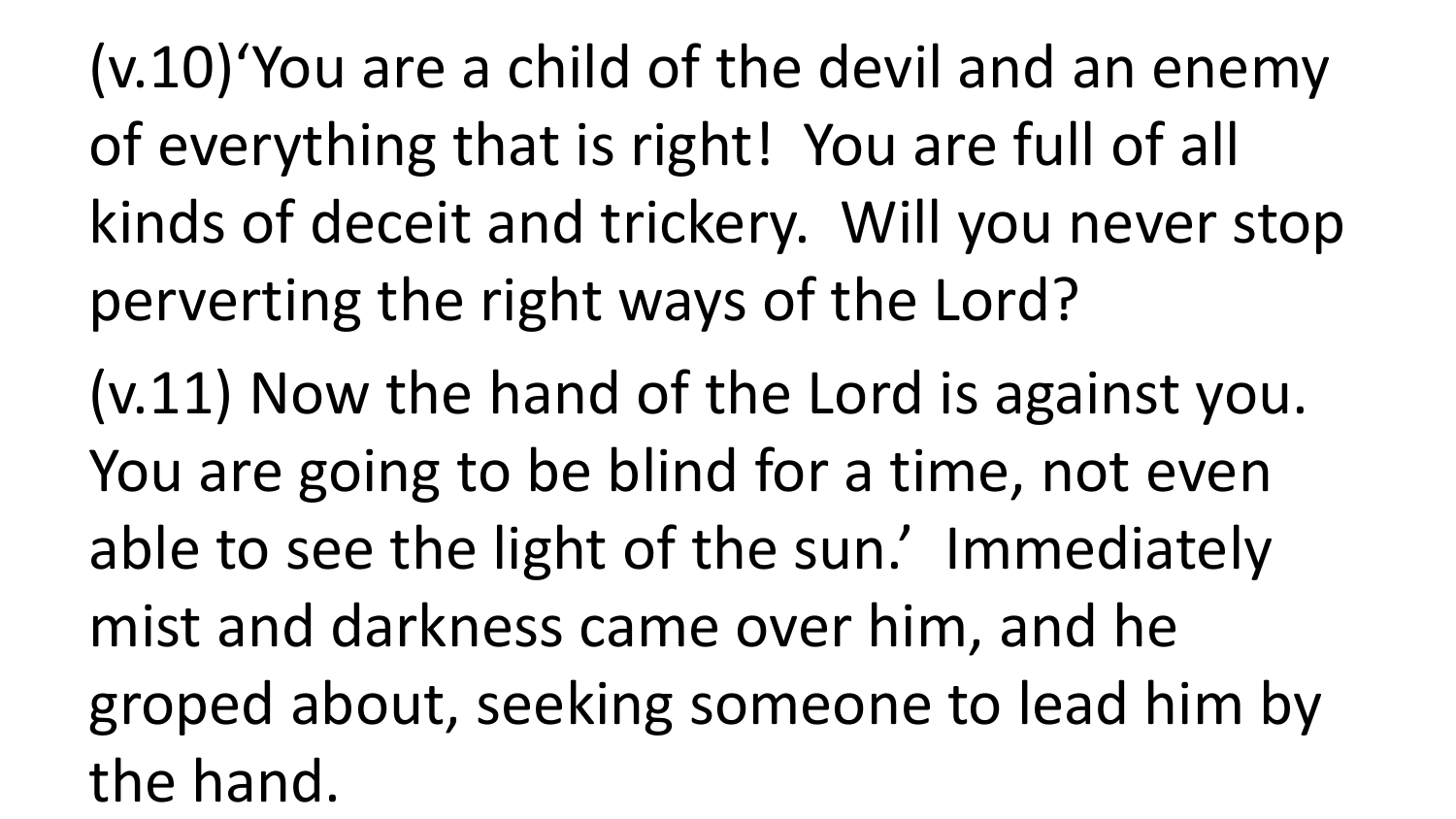(v.12) When the proconsul saw what had happened, he believed, for he was amazed at the teaching about the Lord.

### **This is the word of the Lord.**

### **(response) Thanks be to God.**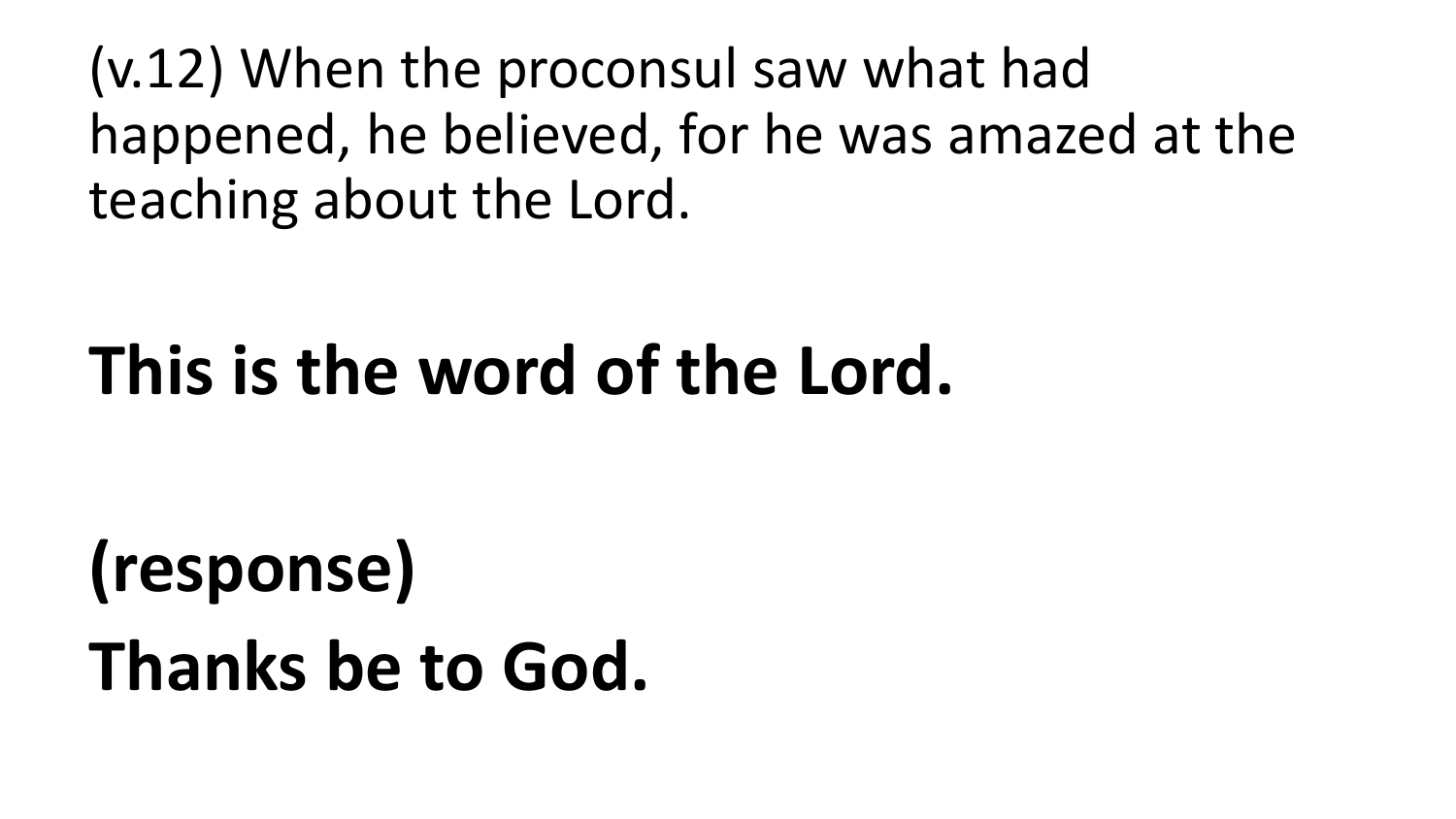

# **AMAZED AT THE TEACHING ABOUT THE LORD**

### **Julius Paulus**

### **Acts 13: 1-12**

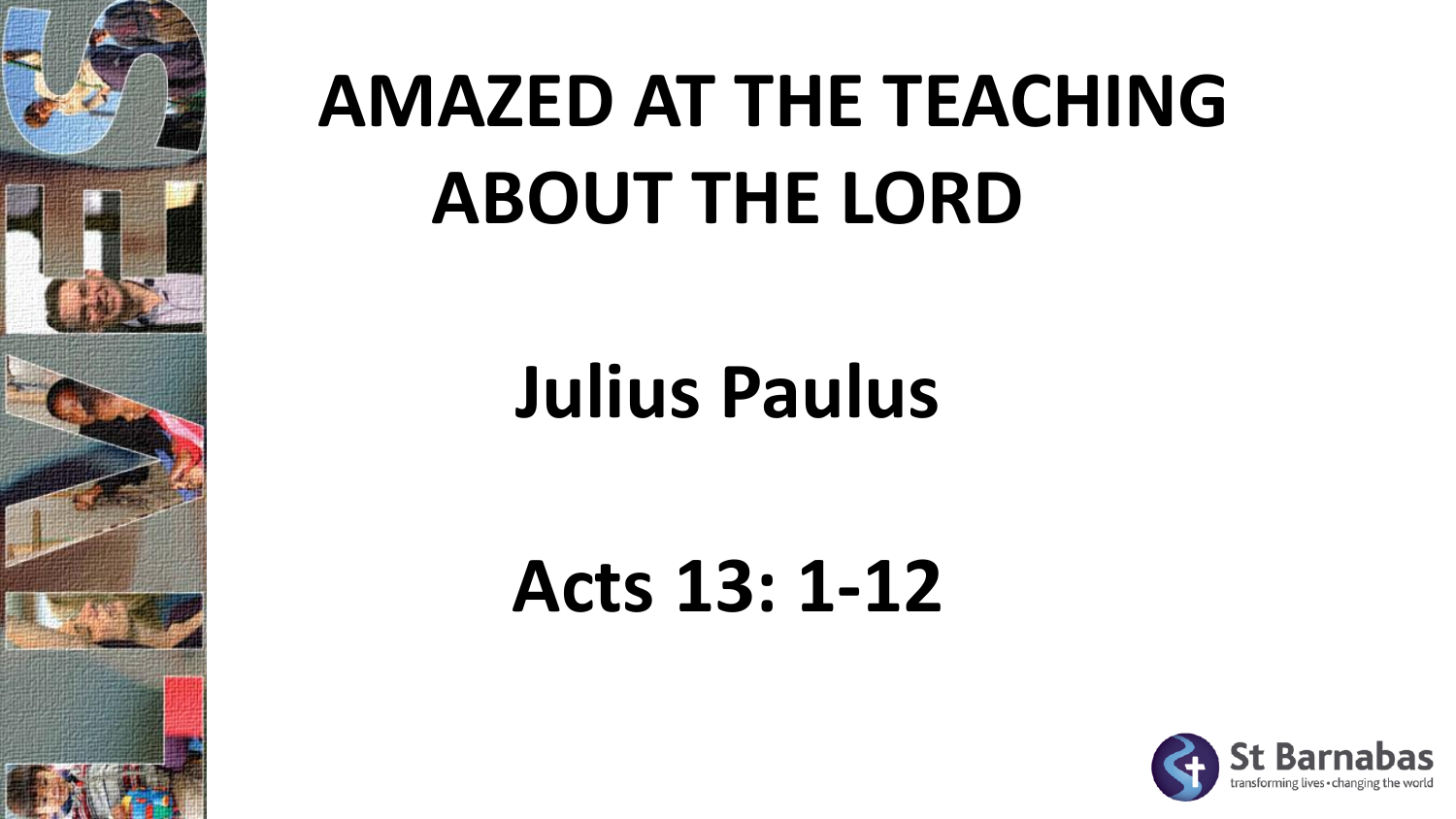## **AMAZED AT THE TEACHING ABOUT THE LORD**

- 1. Journey inspired by Holy Spirit
- 2. Dramatic power encounter
- 3. The judgment was God's not Paul's
- 4. Effect on Sergius Paulus –

"he believed"

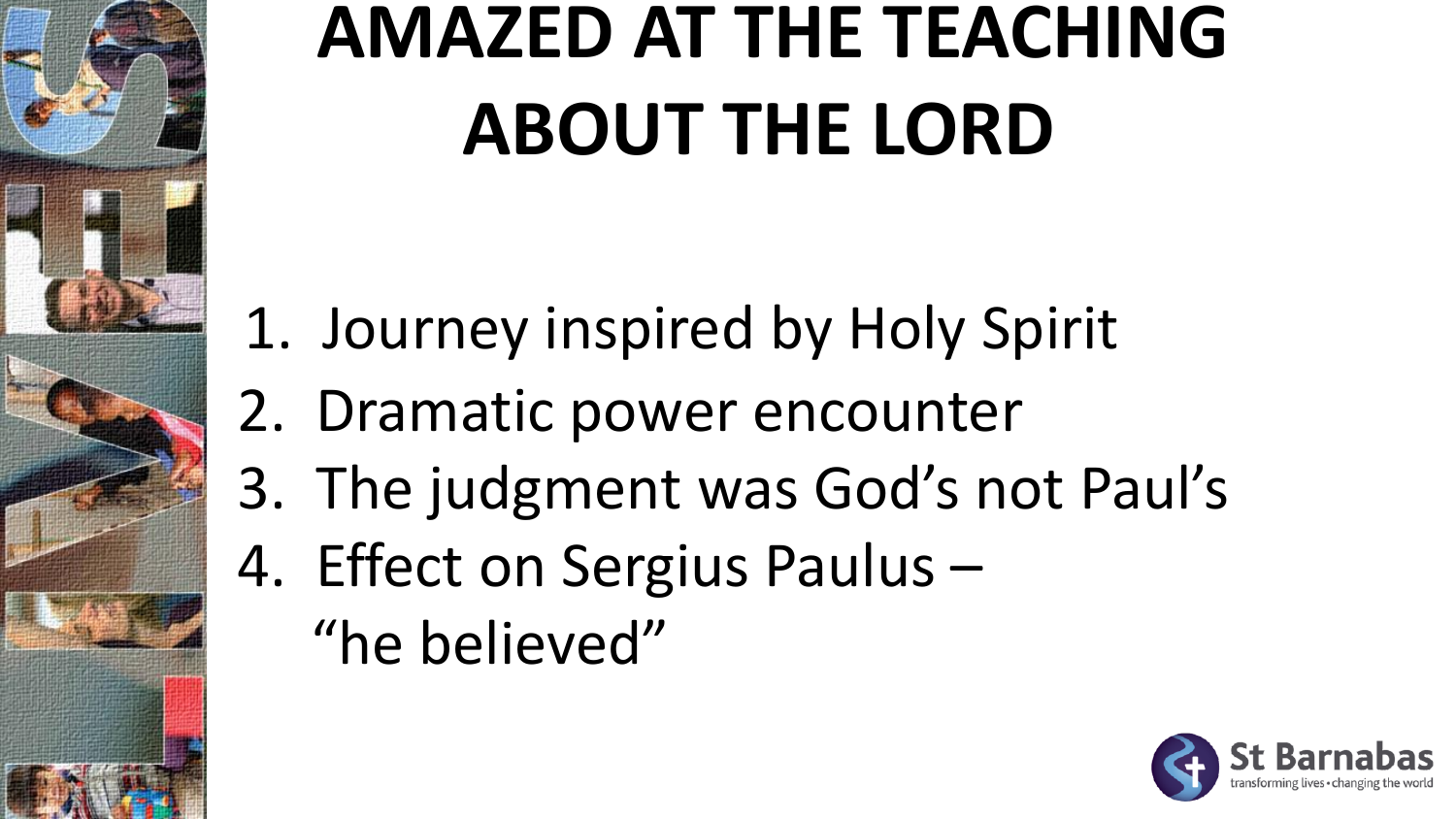## **AMAZED AT THE TEACHING ABOUT THE LORD**

1. Journey inspired by Holy Spirit

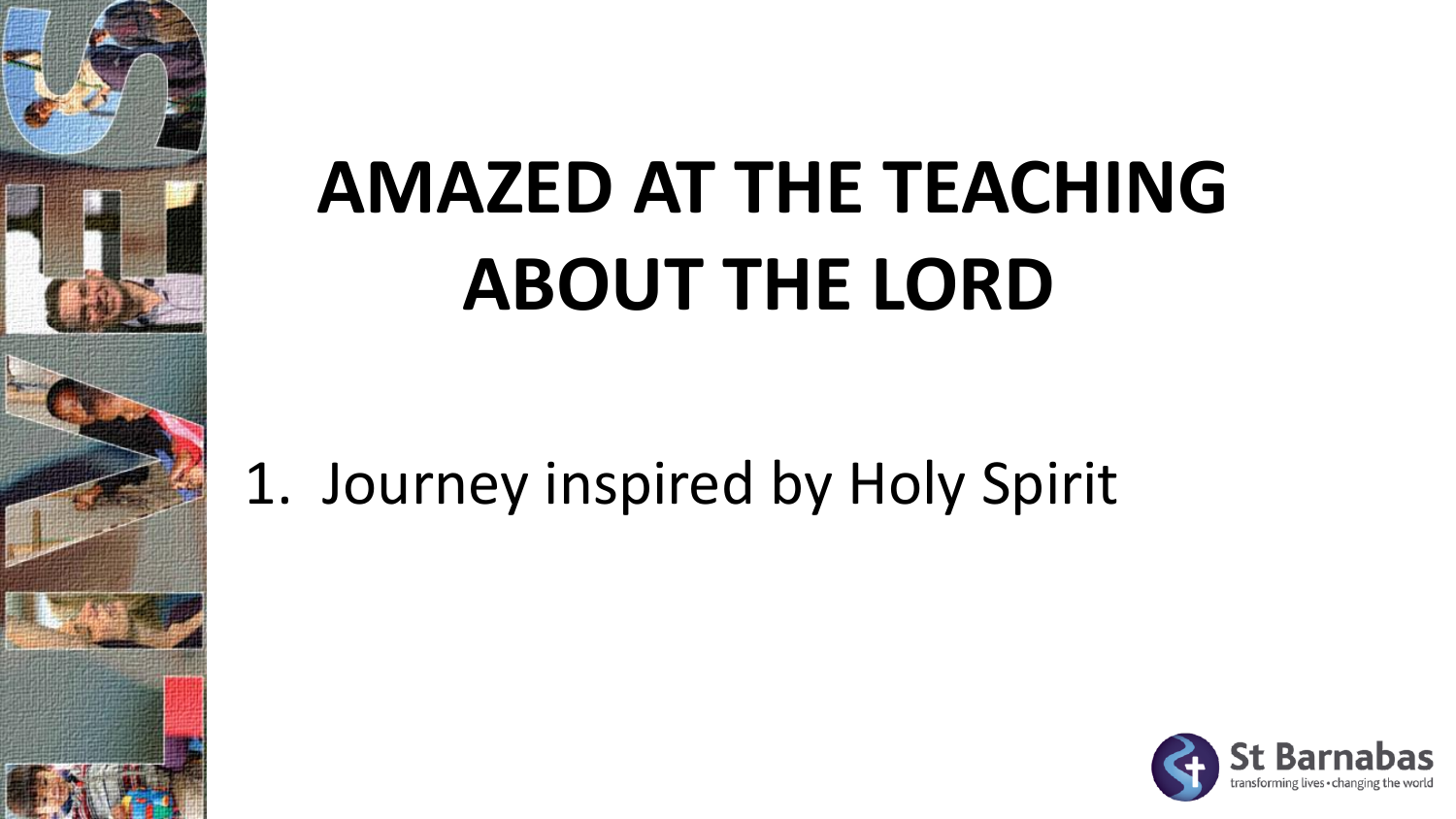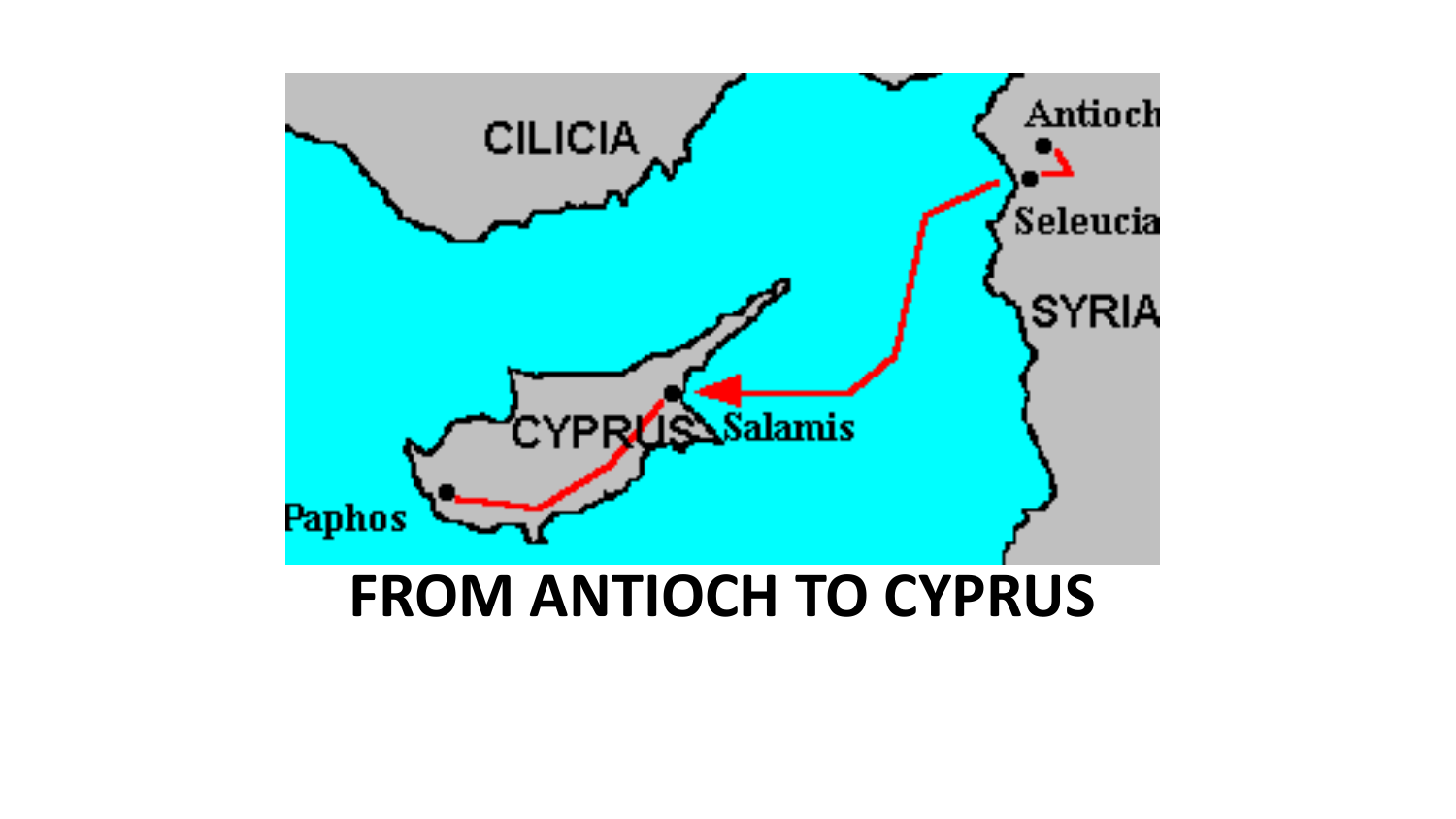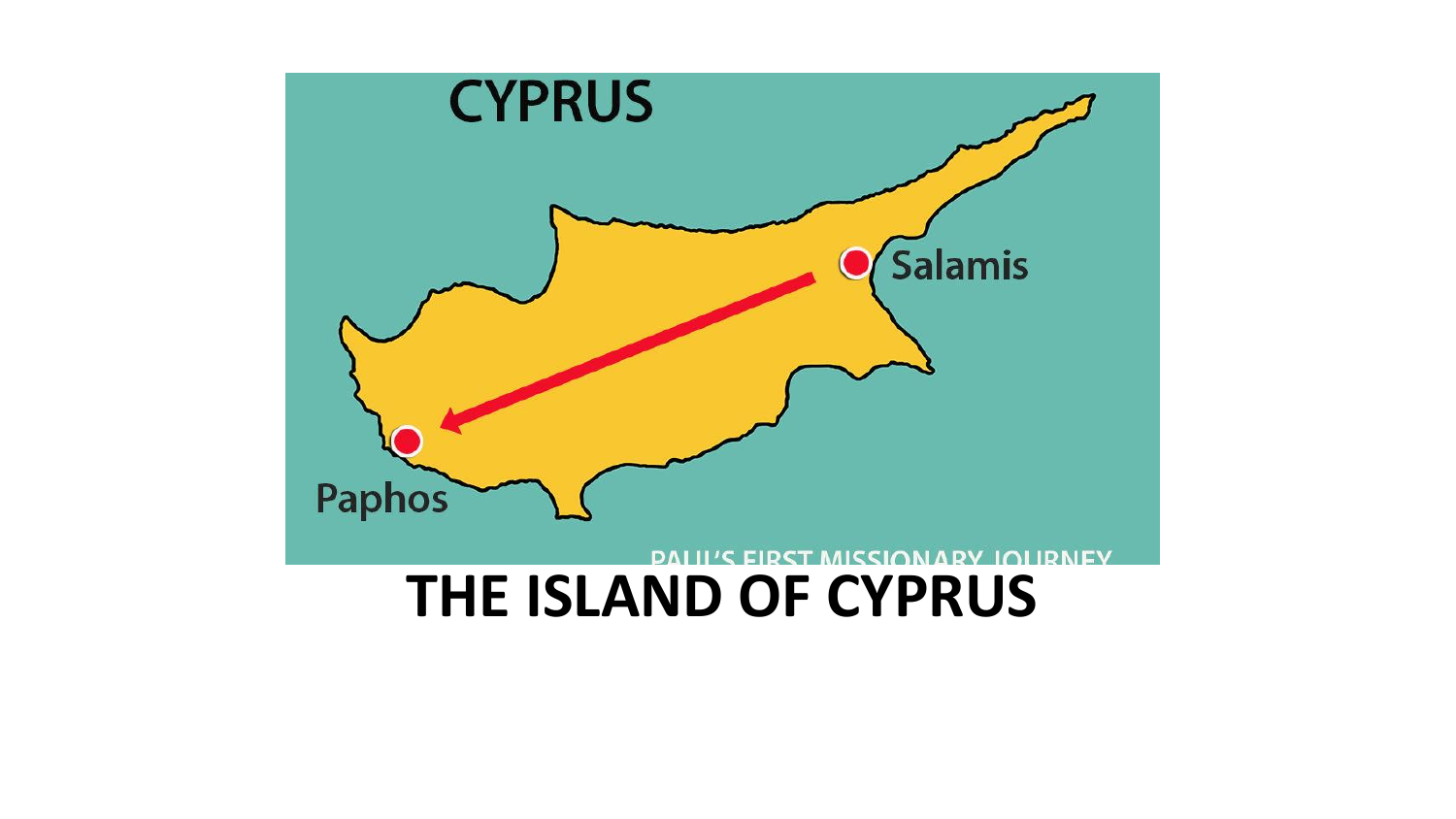

## **AMAZED AT THE TEACHING ABOUT THE LORD**

#### 2. Dramatic power encounter

 $\overline{2}$ 

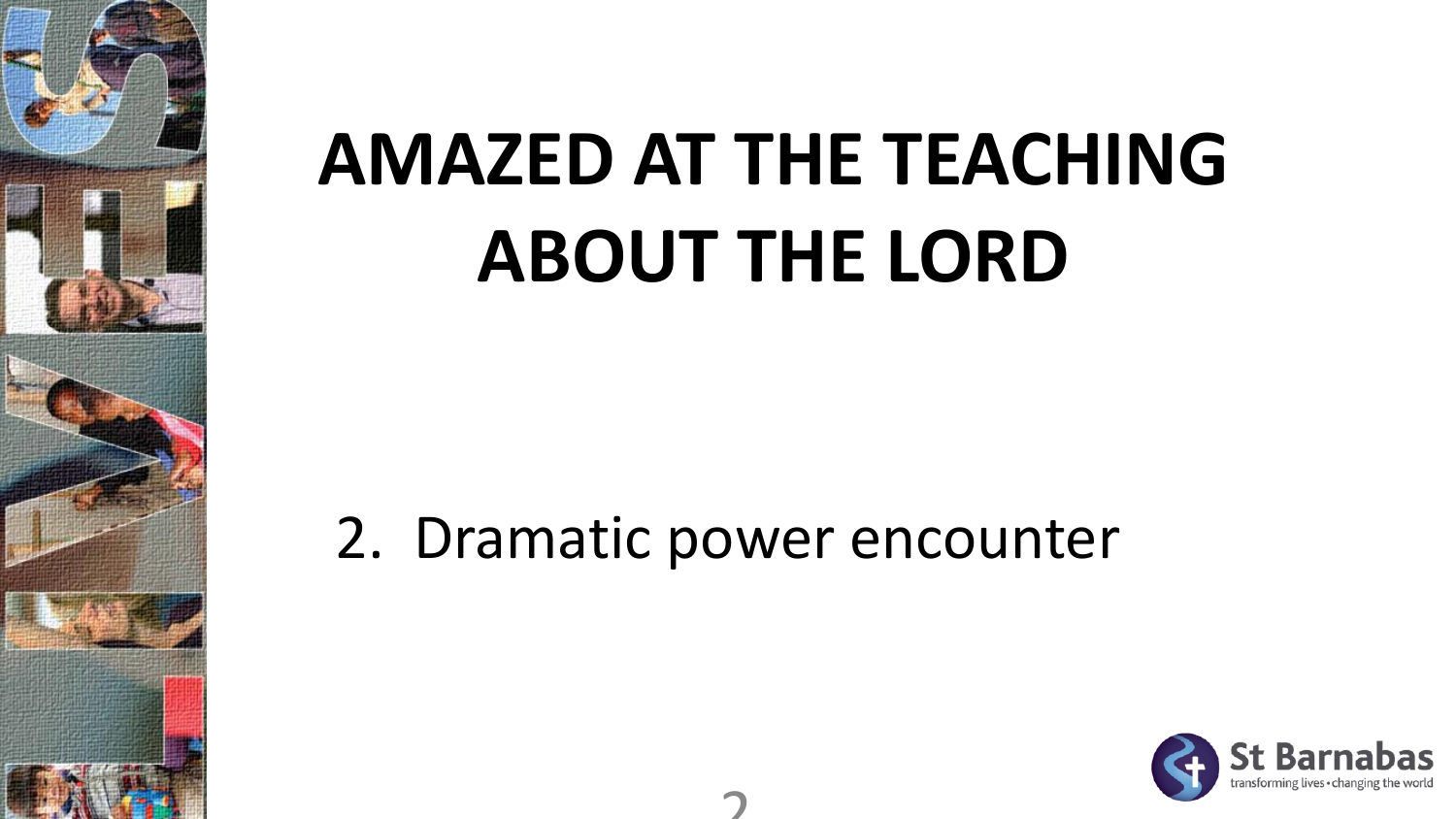

#### **PROCONSUL SERGIUS PAULUS**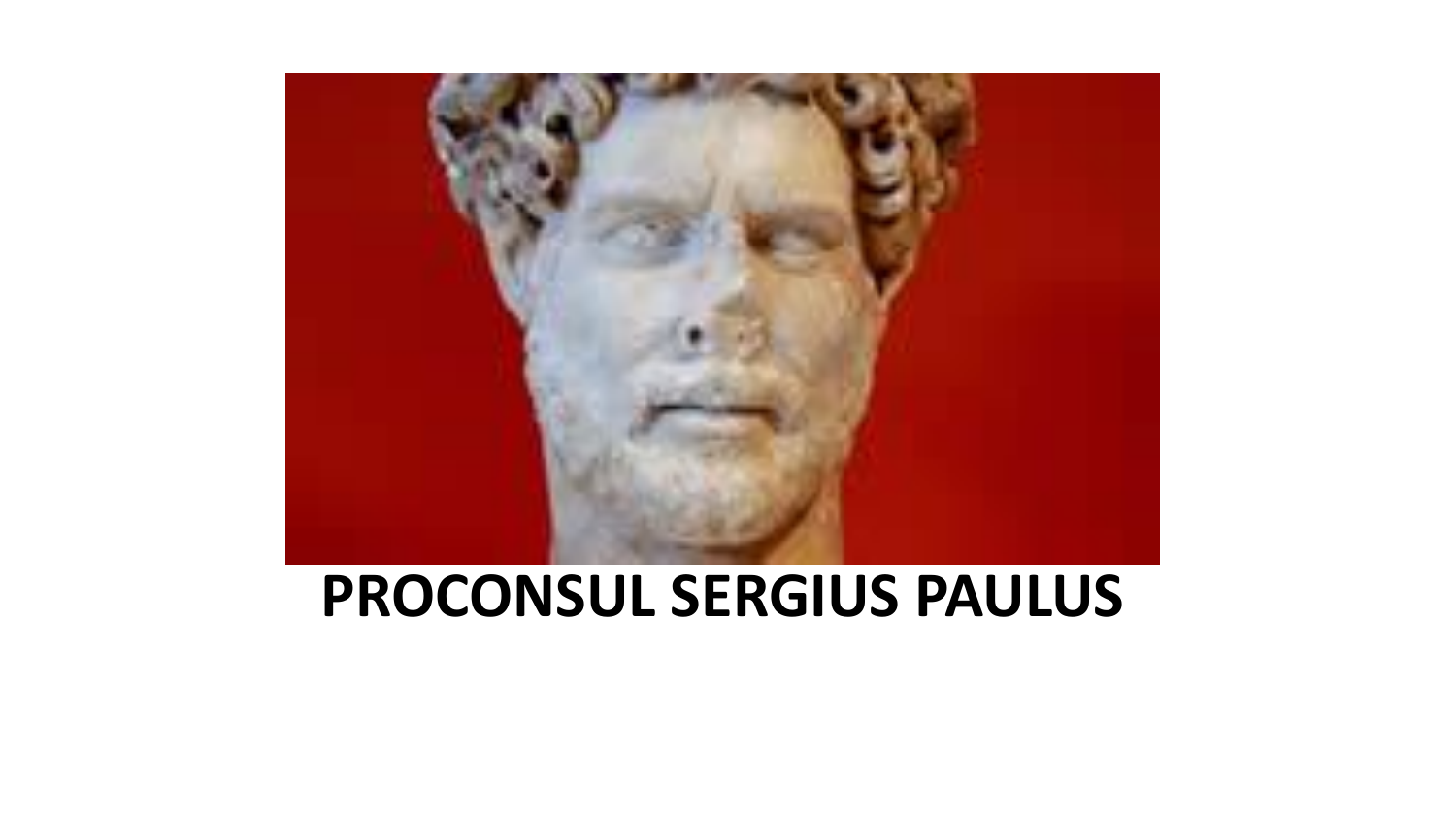

#### **PAUL CONFRONTS ELYMAS**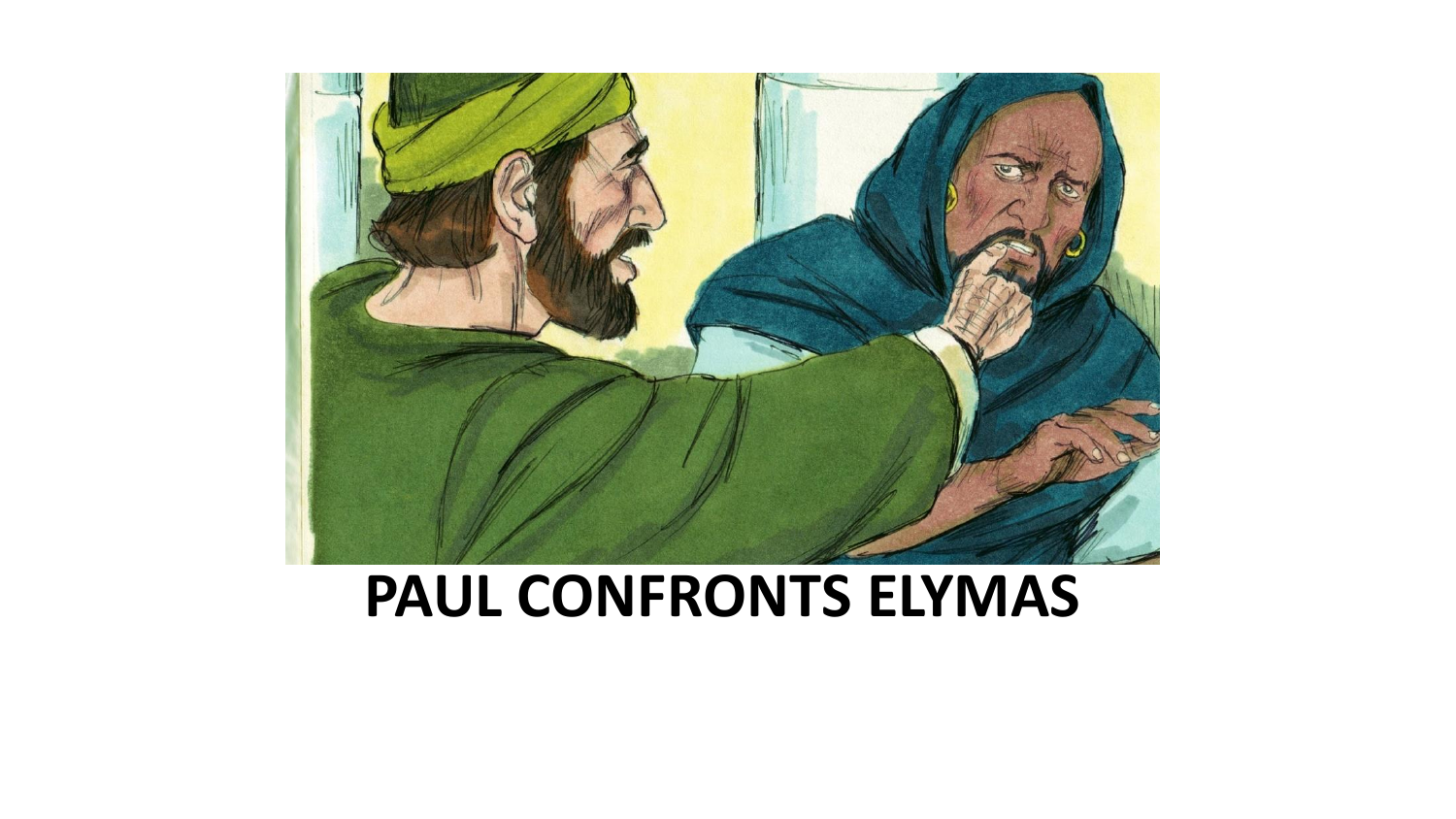

#### **ELYMAS BLINDED**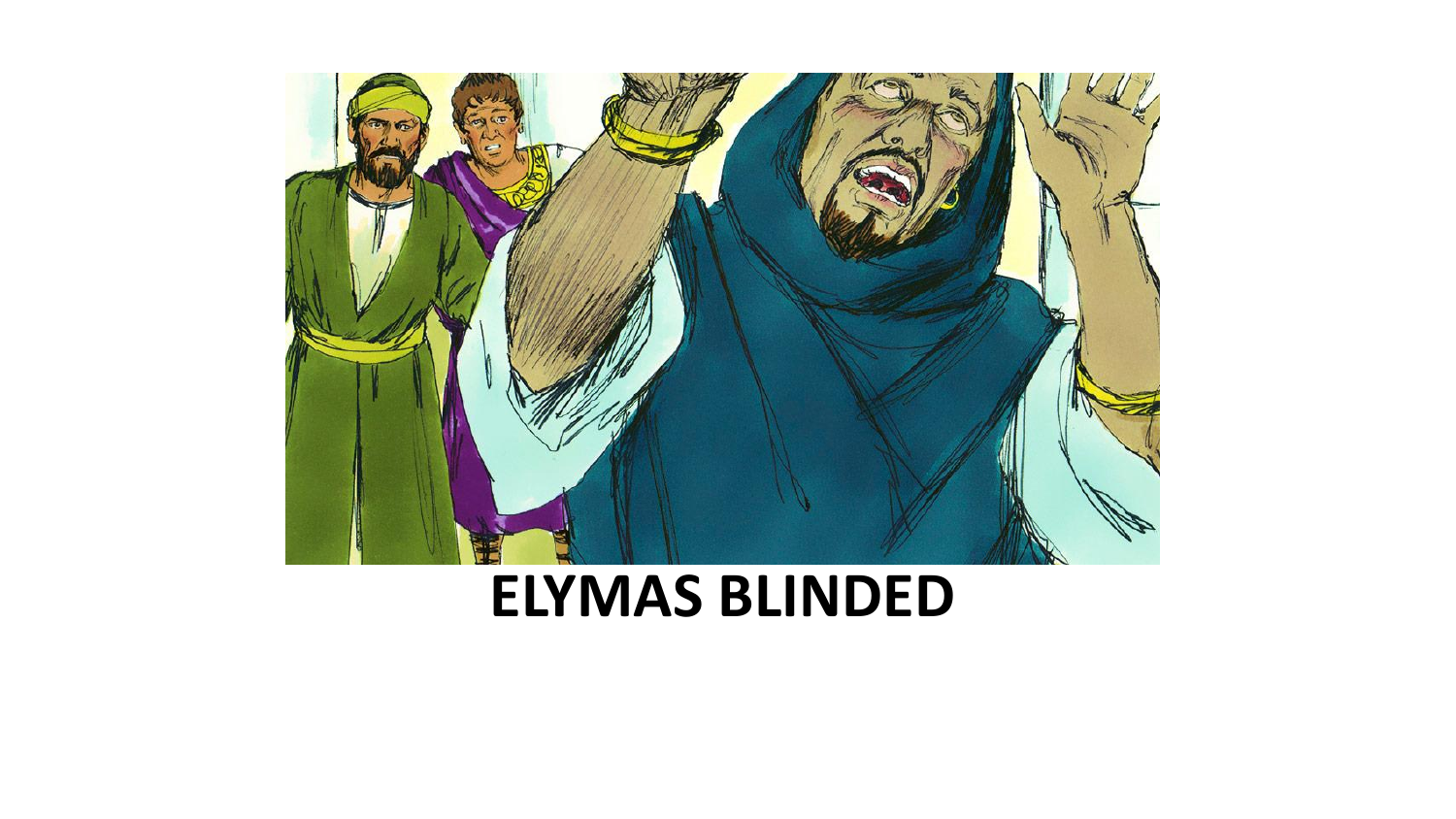# **AMAZED AT THE TEACHING ABOUT THE LORD**

### **3. The judgment was God's not Paul's**